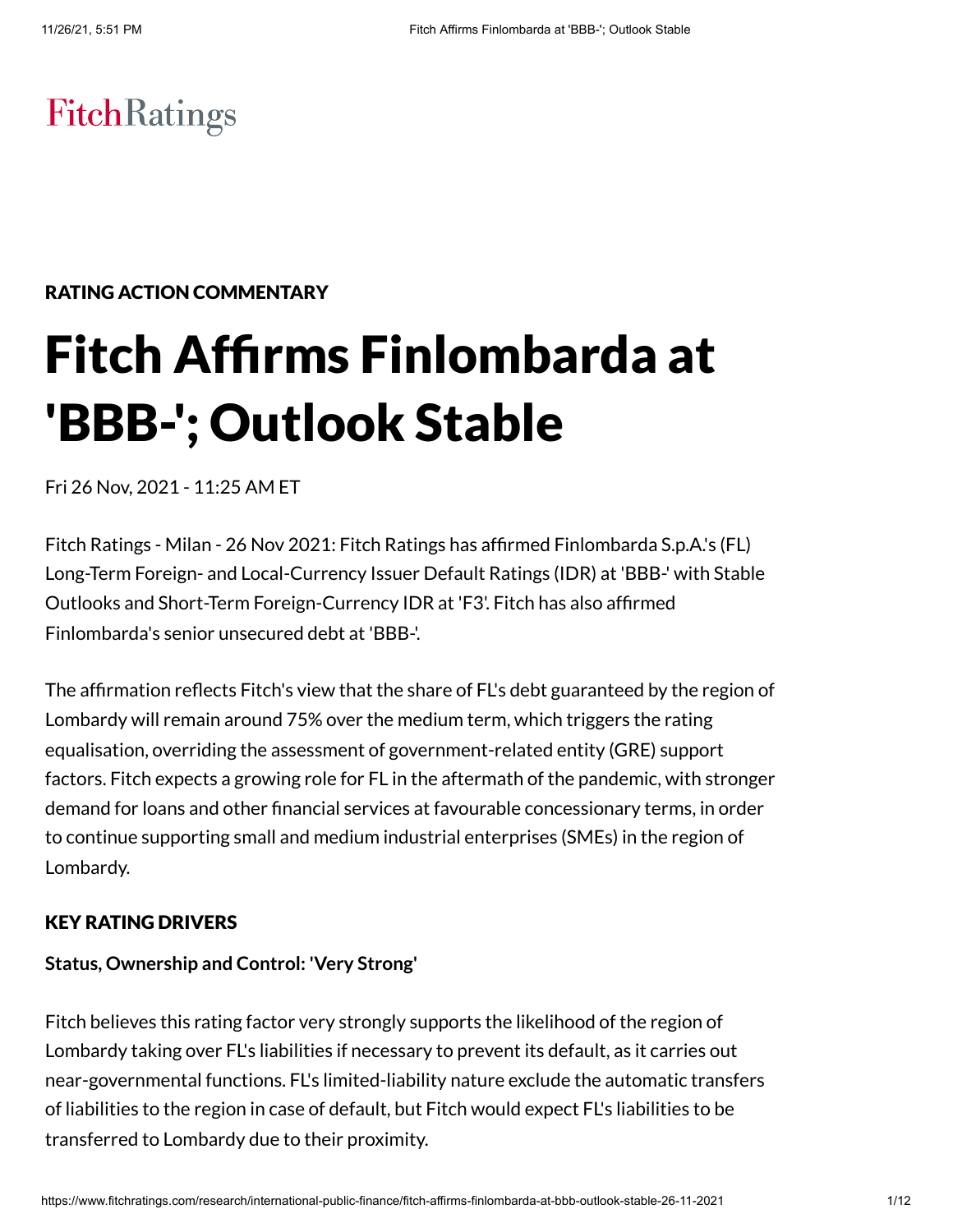FL is a public-sector entity and in-house provider of developmental financial services for the region, supporting the local economy. Lombardy fully owns FL; appoints its board of directors; and through recurring checks monitors FL's adherence with regional guidelines.

The national legislation on local and regional governments' companies subjects in-house providers to bankruptcy. However, past cases of liquidation, such as ASAM (WD), suggest there would be an orderly transfer of liabilities and assets to the region in case of FL's default. The same legislation includes early-warning indicators of deteriorating credit quality, such as abnormal growth of non-performing loans, to prompt government support.

# **Support Track Record: 'Very Strong'**

Fitch views the support record of the public sector and expectations of support as 'Very Strong', contributing to the alignment of FL's rating with our internal assessment of the region of Lombardy.

The assessment reflects ongoing fee revenue from Lombardy, which is calibrated to ensure minimum profitability for FL. Financial viability is encouraged by requirements and controls from the regulator - Bank of Italy - to which Finlombarda is subject as a financial intermediary.

There is also a record of support in the form of equity increases in 2013-2014 and we believe there would be additional ones to support FL's balance-sheet expansion, if needed. National legislation tends to allow for equity injections for loss-making GREs when part of a recovery plan and Fitch believes in-house providers may have further leeway if they carry out near-governmental functions, as EU state aid rules may not apply.

Our assessment of the strength of linkage with the region considers also the guarantees from Lombardy in order to allow FL to borrow from the European Investment Bank (EIB; AAA/Stable). Loans with the EIB have represented at least 70% of FL's loans and bonds, averaging 77% over the past five years.

# **Socio-Political Implications of Default: 'Moderate'**

Fitch views that socio-political implications of FL's default moderately contribute to the alignment of its rating with the internal assessment of the region of Lombardy.

FL's activity is of limited size considering around a dozen bond investors, the EIB as a main bank lender, and around 3,000 borrowers. Fitch considers that FL's lending activity could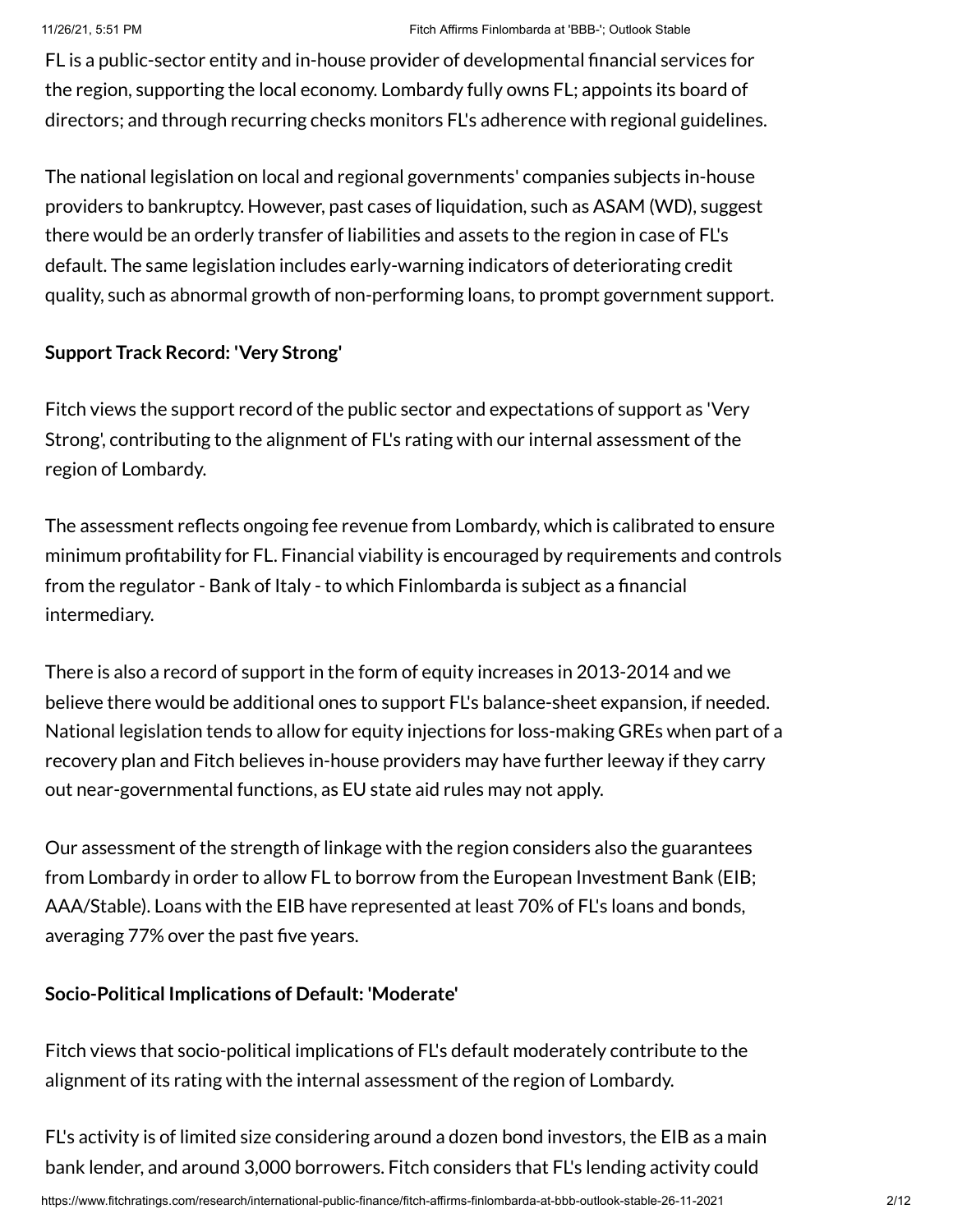ultimately be carried out by other intermediaries, but the pandemic makes FL's replacement in case of its default less likely, given the increased relevance of FL's credit services to channel resources and support local SMEs.

## **Financial Implications of Default: 'Strong'**

Fitch assesses this factor as strongly contributing to the alignment of FL's IDR with our internal assessment of Lombardy. The assessment weights the perception of FL as a quasiproxy funding agency against Fitch's expectations that FL's default would have a limited impact on Lombardy's borrowing capacity, as the region could borrow from Cassa Depositi and Prestiti (CDP; BBB-/Stable), the lender of last resort for Italian local and regional governments, regardless of FL's default.

Fitch deems extraordinary support of up EUR0.5 billion (FL's expected debt in the medium term) to help FL overcome unforeseeable dislocations on the financial markets and remain current on its debt repayments would not represent a major burden for Lombardy's government. This could easily be channelled via advances on future grants or equity injections to avoid acceleration of the repayment of FL's entire outstanding debt, triggered by guarantees on EIB loans and cross-default clauses on loans and listed bonds.

## **Standalone Credit Profile**

Fitch has assessed FL's Standalone Credit Profile (SCP) at 'bb-' on the basis of its Non-Bank Financial Institutions Rating Criteria. FL's SCP is constrained by its nominal franchise and narrow business model. The SCP also reflects FL's non-profit-maximising business, owing to its policy mandate to support regional SMEs by co-lending with other banks and disbursing EIB funds. The SCP is supported by low leverage (0.6x at end-2020) and the lower-risk lending portfolio (impaired loans around 3% of gross loans). We already factor in a planned increase in leverage (debt/equity) close to but below2x.

FL significantly broadened its lending operations following the management change in 2019. It increased the product offer with corporate finance solutions (e.g. basket bond, leveraged & acquisition, pool financing, turnaround financing) and strengthened its internal resources with extra staff in the underwriting and monitoring functions. Fitch expects the increased lending to SMEs, regional companies and other entities to reach EUR500 million by 2023 from nearly EUR300 million in 2020. Asset quality should remain sound in the medium term, due to FL's exposure to generally financially sound corporates and SMEs in Lombardy.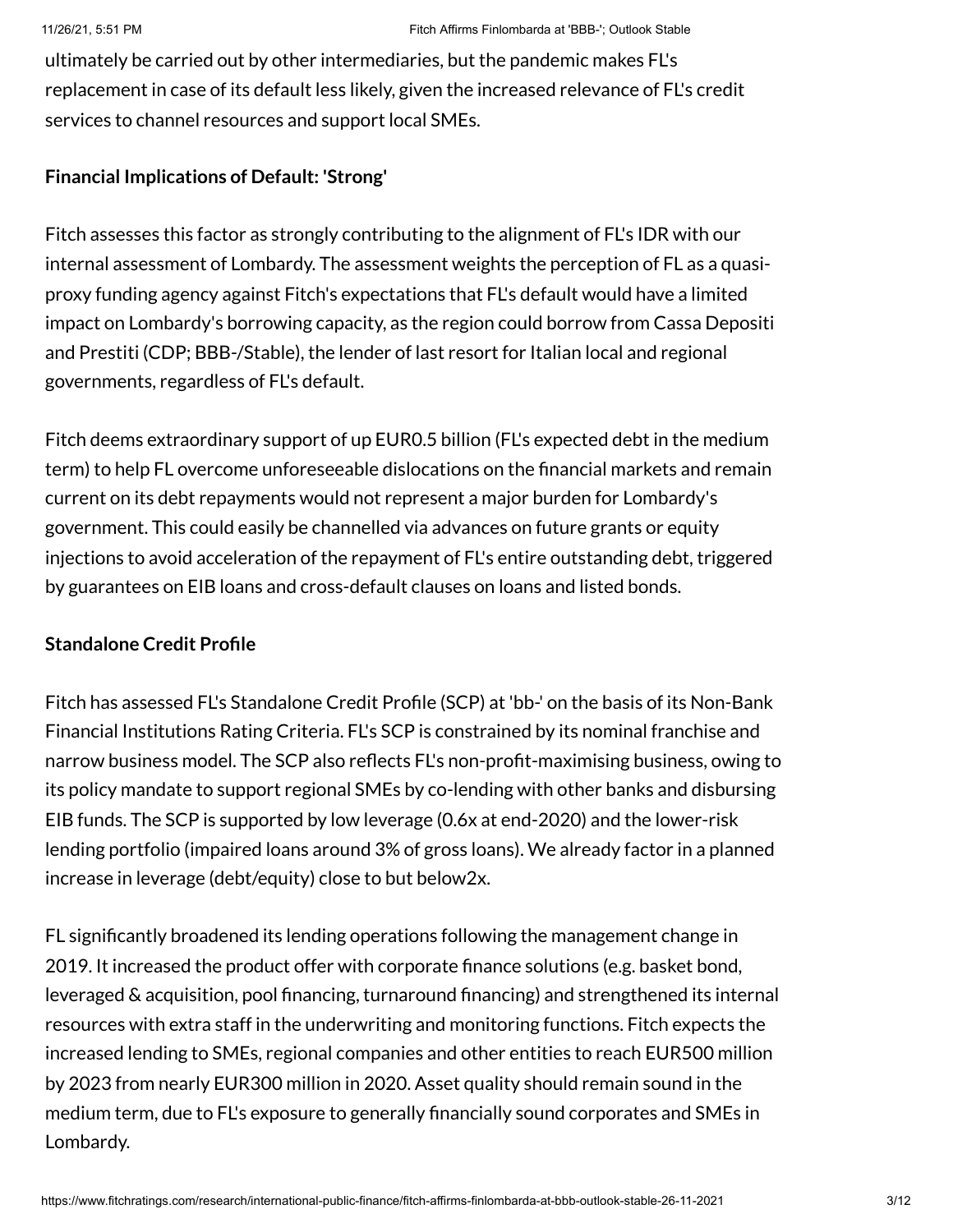Fitch considers the guarantee on EIB loans as peculiar to the developmental functions and enabling funding at concessionary terms that would otherwise unlikely be available on the market.

#### Derivation Summary

FL is a GRE whose ratings reflect links to the Region of Lombardy and expectations of the latter providing extraordinary support to prevent its default. The equalisation of the IDR with Fitch's internal assessment of Lombardy stems from the latter's guarantee of around 80% of FL's liabilities over the past five years, with expectations that this will average 75% over the medium term. This factor overrides the valuation of the GRE support factors.

FL's overall support score of 35 and its 'bb-' SCP, not more than three notches away from our internal credit assessment of Lombardy, also result in a rating equalisation with the region's internal assessment, while FL's SCP represents a rating driver.

# Short-Term Ratings

As per Fitch's criteria, FL's 'F3' short-term rating stems from its Long-Term IDR.

## National Ratings

N/A

# Debt Ratings

Fitch rates FL's senior unsecured debt (EUR500 million EMTN programme and EUR50 million 1.53% bond 22 September 2022) at 'BBB-'.

# KEY ASSUMPTIONS

Debt will continue to be largely assisted by Lombardy's guarantees. Fitch assumes that draw-down on FL's EMTN programme over the medium term will be double the outstanding EUR50 million due for repayment in September 2022. This will still be well below the EUR500 million of allowed draw-down under the EMTN programme, which FL recently updated and increased to EUR500 million from EUR200 million.

# Liquidity and Debt Structure

Fitch expects FL to develop its intermediary activity, leading to balance sheet growth of around 75%, reaching about EUR750 million by 2023, driven by loans and bond investment in SMEs. "Credito adesso evolution" is the main loan scheme. This is syndicated to SMEs in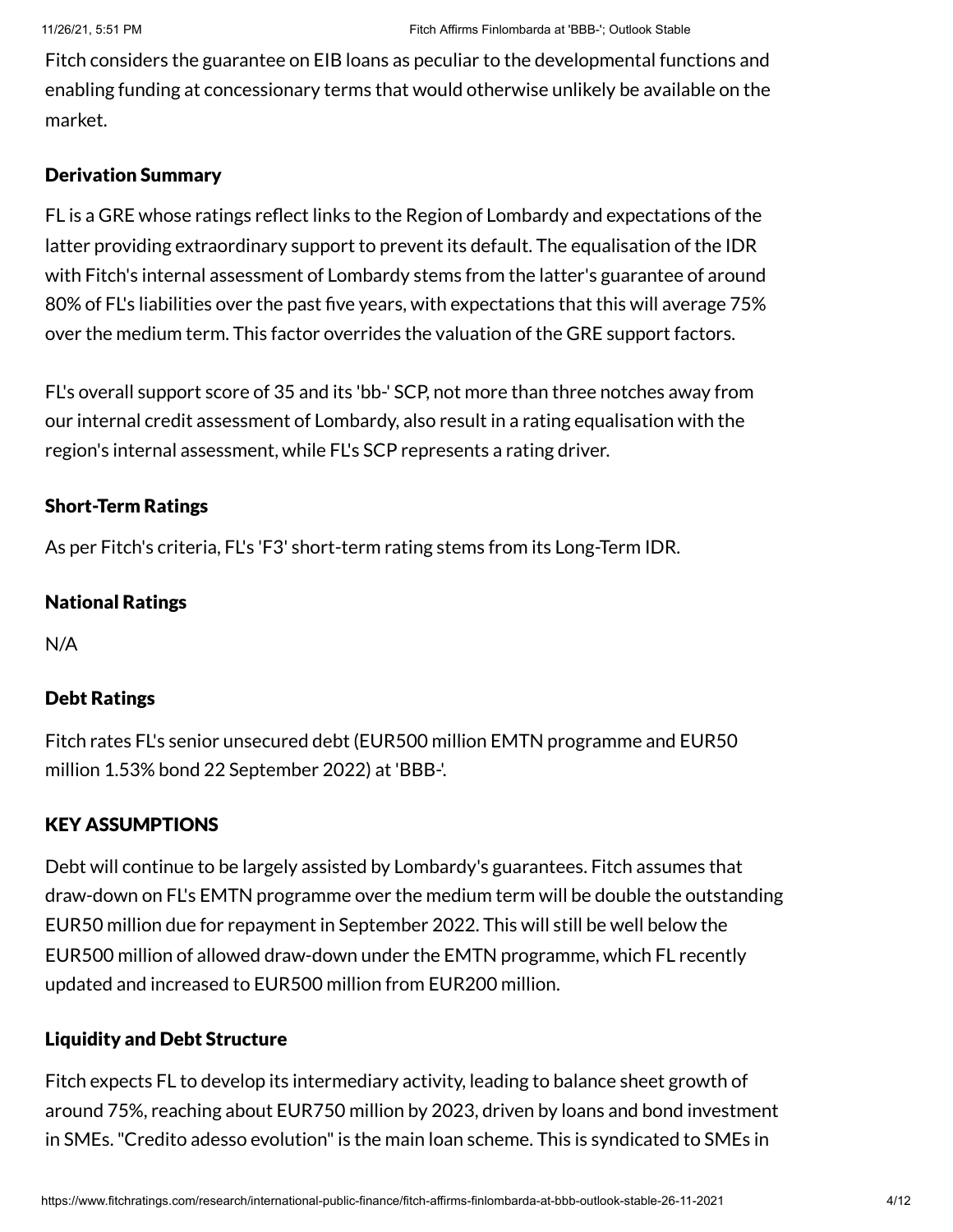cooperation with banks (50%) while its 50% share is backed by EIB funding and Lombardy subsidises the interest rate.

In Fitch's view, equity will hover around EUR250 million, and business growth will be funded by recourse to market and EIB loans at concessionary rates assisted by the regional guarantee. Debt will be around EUR500 million by 2023 and debt repayments will be largely covered by liquidity and liquid investments of at least EUR100 million until 2023.

#### Issuer Profile

FL is Lombardy's development entity. It lends to SMEs primarily on the back of EIB lending and provides consultancy services to the region for the disbursement of EU funds to SMEs and payment of invoices from Lombardy's healthcare suppliers.

#### RATING SENSITIVITIES

## Factors that could, individually or collectively, lead to negative rating action/downgrade:

A downward revision of Fitch's internal credit assessment of the region of Lombardy could lead to a downgrade of FL's ratings.

Negative rating action could also stem from a decrease in the share of regional guaranteed debt below 75% together with a weakening of FL's SCP to more than three notches away from our internal credit assessment of Lombardy, while the overall support score remained unchanged at 35.

Downward revision of Finlombarda's SCP could stem from inability to grow its corporate and SME lending franchise in Lombardy or from materially higher impaired loans ratio and leverage.

#### Factors that could, individually or collectively, lead to positive rating action/upgrade:

An upward revision of Fitch's internal credit assessment of Lombardy could lead to an upgrade of FL's ratings, if the share of guaranteed debt would still around 75%.

A wider product offering and increased scale would be prerequisites for any upward revision of FL's SCP.

#### ESG Considerations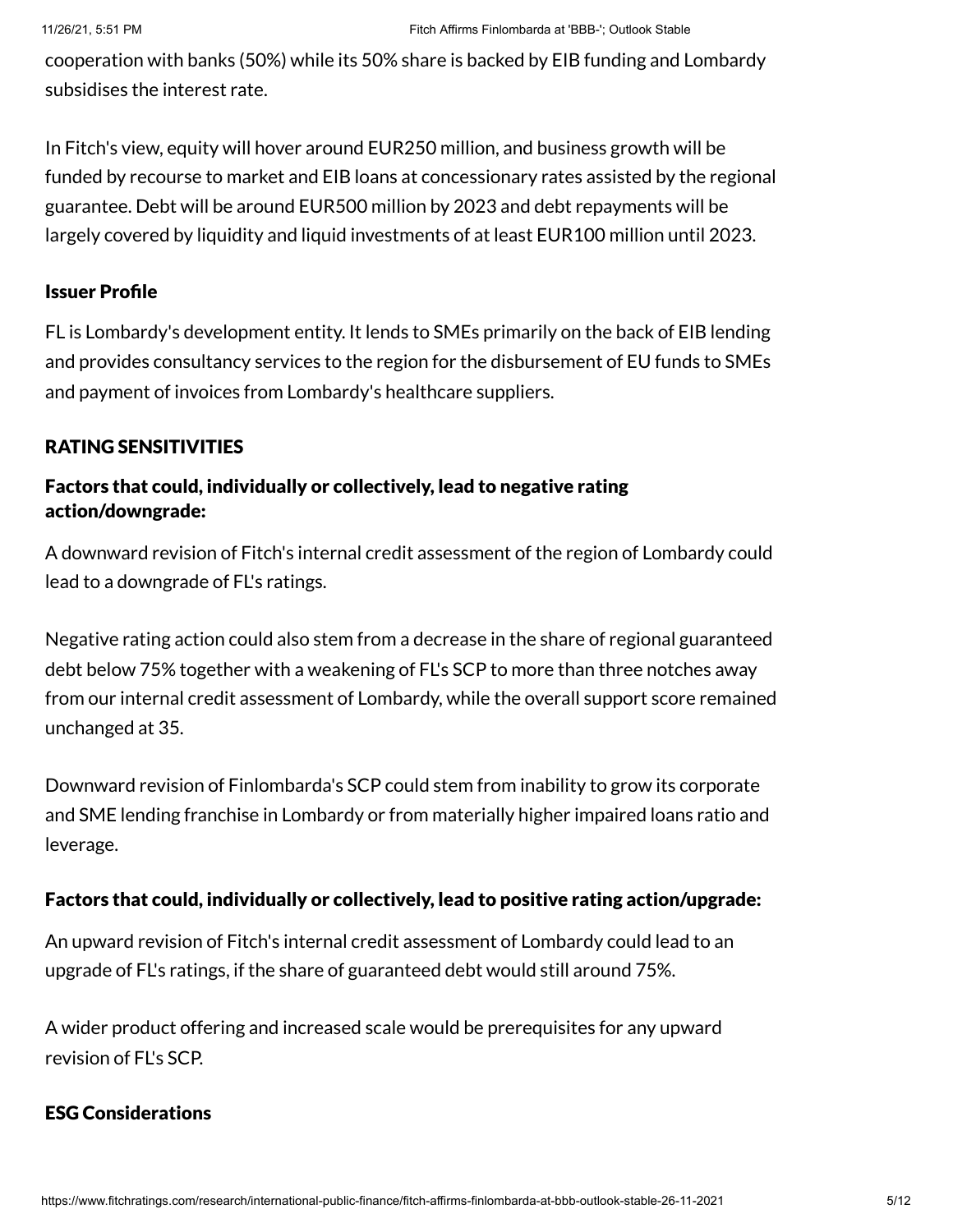Unless otherwise disclosed in this section, the highest level of ESG credit relevance is a score of '3'. This means ESG issues are credit-neutral or have only a minimal credit impact on the entity, either due to their nature or the way in which they are being managed by the entity. For more information on Fitch's ESG Relevance Scores, visit [www.fitchratings.com/esg](http://www.fitchratings.com/esg)

#### PUBLIC RATINGS WITH CREDIT LINKAGE TO OTHER RATINGS

FL's ratings are linked to Fitch's internal assessment of the Region of Lombardy.

#### Best/Worst Case Rating Scenario

International scale credit ratings of Sovereigns, Public Finance and Infrastructure issuers have a best-case rating upgrade scenario (defined as the 99th percentile of rating transitions, measured in a positive direction) of three notches over a three-year rating horizon; and a worst-case rating downgrade scenario (defined as the 99th percentile of rating transitions, measured in a negative direction) of three notches over three years. The complete span of best- and worst-case scenario credit ratings for all rating categories ranges from 'AAA' to 'D'. Best- and worst-case scenario credit ratings are based on historical performance. For more information about the methodology used to determine sectorspecific best- and worst-case scenario credit ratings, visit [https://www.fitchratings.com/site/re/10111579.](https://www.fitchratings.com/site/re/10111579)

#### References for Substantially Material Source Cited as Key Driver Rating

The principal sources of information used in the analysis are described in the Applicable Criteria.

## RATING ACTIONS

| <b>ENTITY/DEBT <math>\div</math></b> | RATING $\div$      |    |                                  | <b>PRIOR <math>\div</math></b>         |
|--------------------------------------|--------------------|----|----------------------------------|----------------------------------------|
| Finlombarda S.p.A.                   | LT IDR<br>Affirmed |    | <b>BBB-Rating Outlook Stable</b> | <b>BBB-Rating</b><br>Outlook<br>Stable |
|                                      | ST IDR             | F3 | Affirmed                         | F3                                     |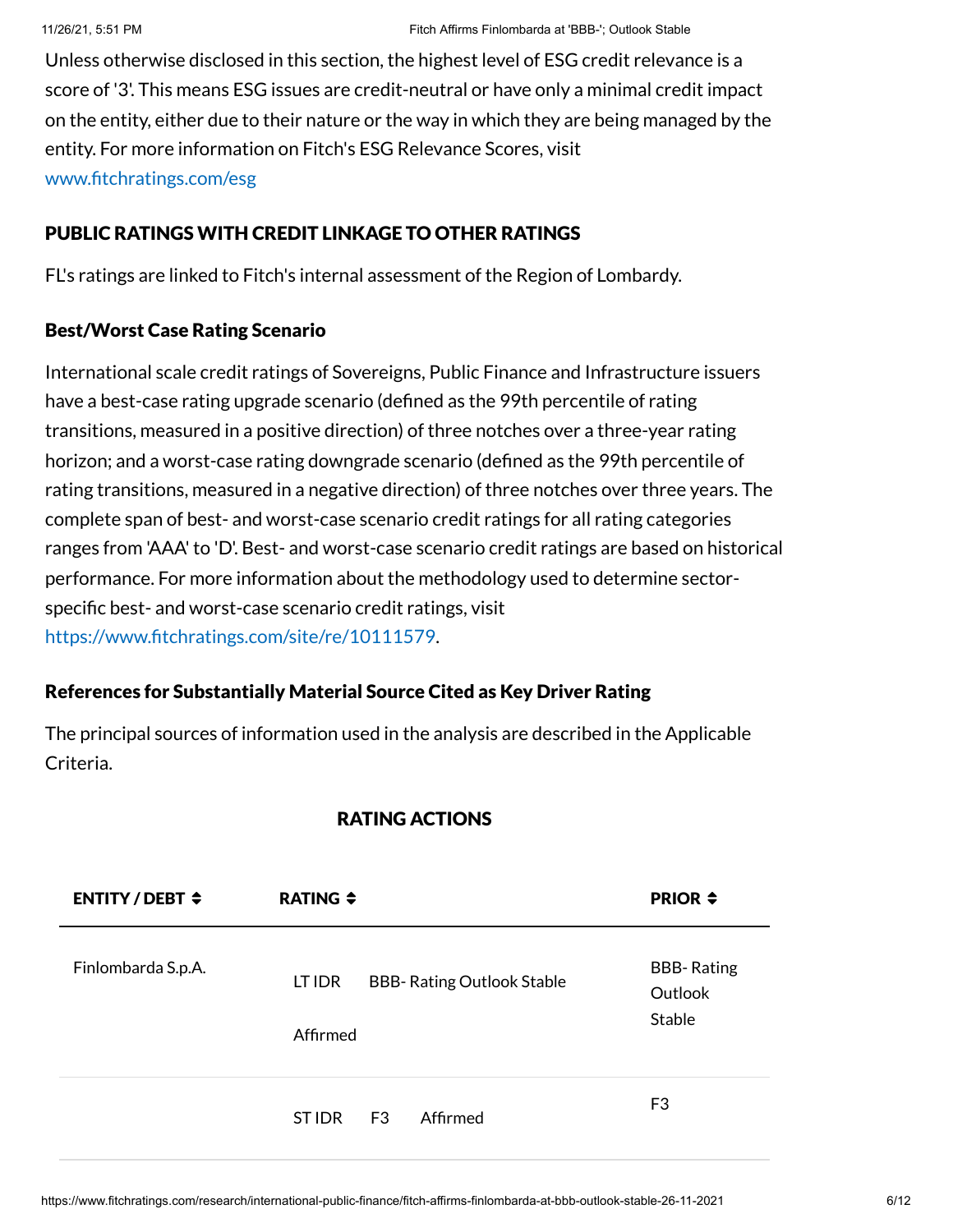|                  | LC LT IDR<br>Affirmed | <b>BBB- Rating Outlook Stable</b> | <b>BBB-Rating</b><br>Outlook<br>Stable |
|------------------|-----------------------|-----------------------------------|----------------------------------------|
| senior unsecured | BBB-<br>LT            | Affirmed                          | BBB-                                   |

#### VIEW ADDITIONAL RATING DETAILS

#### FITCH RATINGS ANALYSTS

#### **Raffaele Carnevale**

Senior Director Primary Rating Analyst +39 02 879087 203 raffaele.carnevale@fitchratings.com Fitch Ratings Ireland Limited Sede Secondaria Italiana Via Morigi, 6 Ingresso Via Privata Maria Teresa, 8 Milan 20123

#### **Luca Vanzini**

Senior Analyst Secondary Rating Analyst +49 69 768076 143 luca.vanzini@fitchratings.com

#### **Giulia Gasparini**

Analyst Secondary Rating Analyst +39 02 879087 261 giulia.gasparini@fitchratings.com

#### **Guido Bach**

Senior Director Committee Chairperson +49 69 768076 111 guido.bach@fitchratings.com

#### MEDIA CONTACTS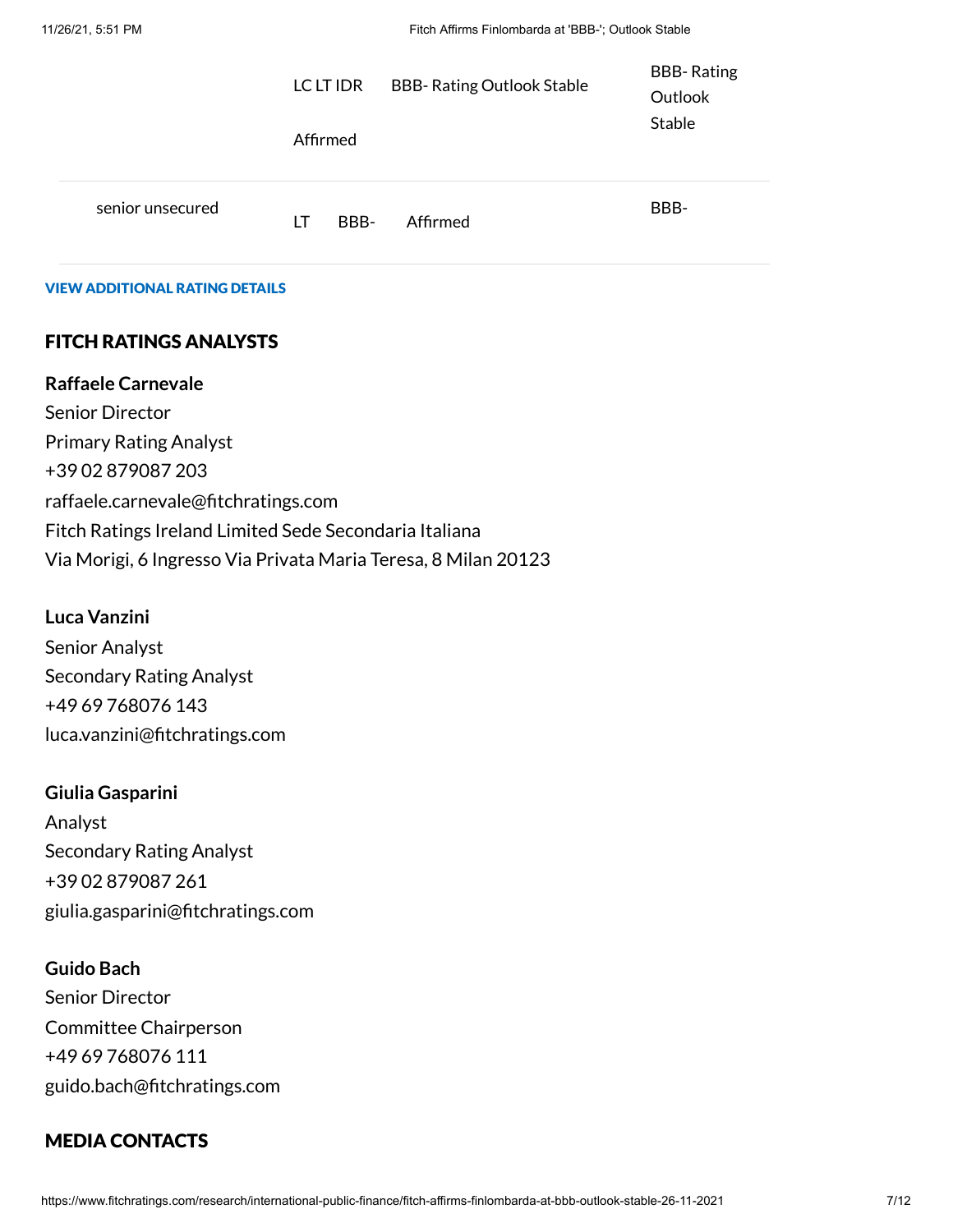**Athos Larkou** London +44 20 3530 1549 athos.larkou@thefitchgroup.com

Additional information is available on [www.fitchratings.com](http://www.fitchratings.com/)

#### PARTICIPATION STATUS

The rated entity (and/or its agents) or, in the case of structured finance, one or more of the transaction parties participated in the rating process except that the following issuer(s), if any, did not participate in the rating process, or provide additional information, beyond the issuer's available public disclosure.

#### APPLICABLE CRITERIA

Non-Bank Financial Institutions Rating Criteria (pub. 28 Feb 2020) (including rating [assumption](https://www.fitchratings.com/research/non-bank-financial-institutions/non-bank-financial-institutions-rating-criteria-28-02-2020) sensitivity) [Government-Related Entities](https://www.fitchratings.com/research/international-public-finance/government-related-entities-rating-criteria-30-09-2020) Rating Criteria (pub. 30 Sep 2020)

## ADDITIONAL DISCLOSURES

[Dodd-Frank](https://www.fitchratings.com/research/international-public-finance/fitch-affirms-finlombarda-at-bbb-outlook-stable-26-11-2021/dodd-frank-disclosure) Rating Information Disclosure Form Solicitation Status [Endorsement](#page-10-0) Policy

## ENDORSEMENT STATUS

Finlombarda S.p.A. EU Issued, UK Endorsed

#### DISCLAIMER

ALL FITCH CREDIT RATINGS ARE SUBJECT TO CERTAIN LIMITATIONS AND DISCLAIMERS. PLEASE READ THESE LIMITATIONS AND DISCLAIMERS BY FOLLOWING THIS LINK: [HTTPS://WWW.FITCHRATINGS.COM/UNDERSTANDINGCREDITRATINGS](https://www.fitchratings.com/UNDERSTANDINGCREDITRATINGS). IN ADDITION, THE FOLLOWING [HTTPS://WWW.FITCHRATINGS.COM/RATING-](https://www.fitchratings.com/rating-definitions-document)DEFINITIONS-DOCUMENT DETAILS FITCH'S RATING DEFINITIONS FOR EACH RATING SCALE AND RATING CATEGORIES, INCLUDING DEFINITIONS RELATING TO DEFAULT. PUBLISHED RATINGS, CRITERIA, AND METHODOLOGIES ARE AVAILABLE FROM THIS SITE AT ALL TIMES. FITCH'S CODE OF CONDUCT, CONFIDENTIALITY, CONFLICTS OF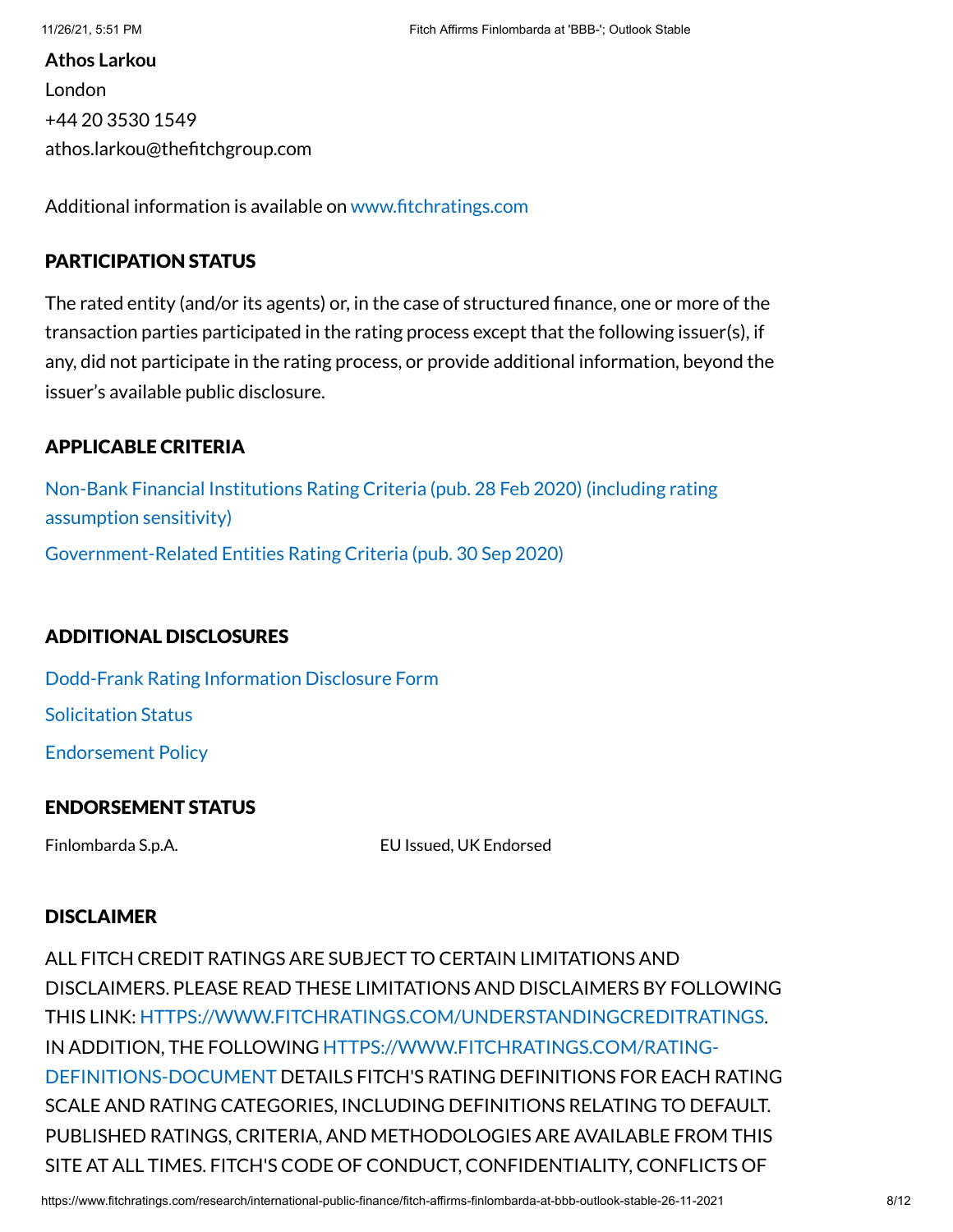INTEREST, AFFILIATE FIREWALL, COMPLIANCE, AND OTHER RELEVANT POLICIES AND PROCEDURES ARE ALSO AVAILABLE FROM THE CODE OF CONDUCT SECTION OF THIS SITE. DIRECTORS AND SHAREHOLDERS RELEVANT INTERESTS ARE AVAILABLE AT [HTTPS://WWW.FITCHRATINGS.COM/SITE/REGULATORY](https://www.fitchratings.com/site/regulatory). FITCH MAY HAVE PROVIDED ANOTHER PERMISSIBLE SERVICE OR ANCILLARY SERVICE TO THE RATED ENTITY OR ITS RELATED THIRD PARTIES. DETAILS OF PERMISSIBLE SERVICE(S) FOR WHICH THE LEAD ANALYST IS BASED IN AN ESMA- OR FCA-REGISTERED FITCH RATINGS COMPANY (OR BRANCH OF SUCH A COMPANY) OR ANCILLARY SERVICE(S) CAN BE FOUND ON THE ENTITY SUMMARY PAGE FOR THIS ISSUER ON THE FITCH RATINGS WEBSITE.

#### READ LESS

#### COPYRIGHT

Copyright © 2021 by Fitch Ratings, Inc., Fitch Ratings Ltd. and its subsidiaries. 33 Whitehall Street, NY, NY 10004. Telephone: 1-800-753-4824, (212) 908-0500. Fax: (212) 480-4435. Reproduction or retransmission in whole or in part is prohibited except by permission. All rights reserved. In issuing and maintaining its ratings and in making other reports (including forecast information), Fitch relies on factual information it receives from issuers and underwriters and from other sources Fitch believes to be credible. Fitch conducts a reasonable investigation of the factual information relied upon by it in accordance with its ratings methodology, and obtains reasonable verification of that information from independent sources, to the extent such sources are available for a given security or in a given jurisdiction. The manner of Fitch's factual investigation and the scope of the thirdparty verification it obtains will vary depending on the nature of the rated security and its issuer, the requirements and practices in the jurisdiction in which the rated security is offered and sold and/or the issuer is located, the availability and nature of relevant public information, access to the management of the issuer and its advisers, the availability of preexisting third-party verifications such as audit reports, agreed-upon procedures letters, appraisals, actuarial reports, engineering reports, legal opinions and other reports provided by third parties, the availability of independent and competent third- party verification sources with respect to the particular security or in the particular jurisdiction of the issuer, and a variety of other factors. Users of Fitch's ratings and reports should understand that neither an enhanced factual investigation nor any third-party verification can ensure that all of the information Fitch relies on in connection with a rating or a report will be accurate and complete. Ultimately, the issuer and its advisers are responsible for the accuracy of the information they provide to Fitch and to the market in offering documents and other reports. In issuing its ratings and its reports, Fitch must rely on the work of experts,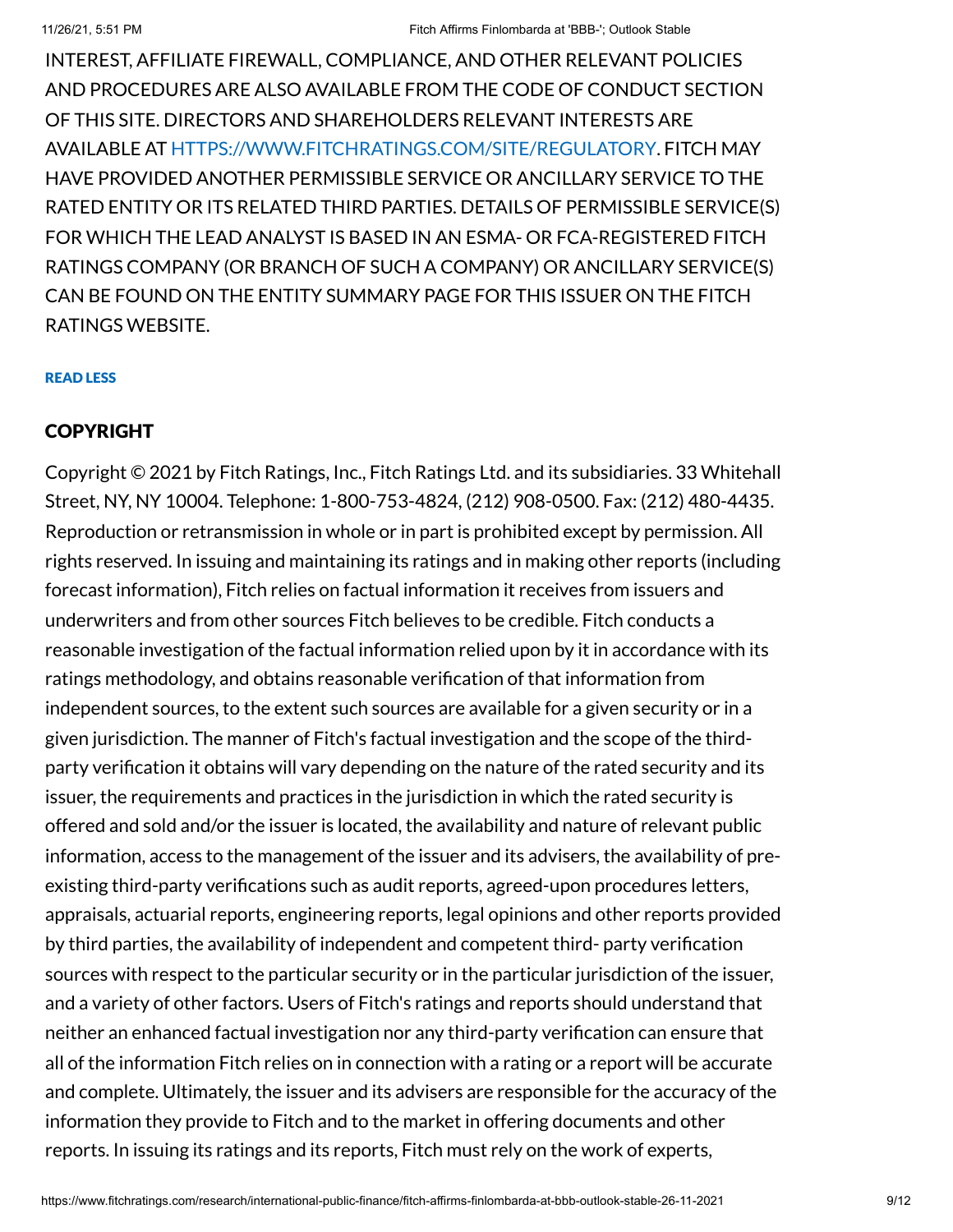including independent auditors with respect to financial statements and attorneys with respect to legal and tax matters. Further, ratings and forecasts of financial and other information are inherently forward-looking and embody assumptions and predictions about future events that by their nature cannot be verified as facts. As a result, despite any verification of current facts, ratings and forecasts can be affected by future events or conditions that were not anticipated at the time a rating or forecast was issued or affirmed. The information in this report is provided "as is" without any representation or warranty of any kind, and Fitch does not represent or warrant that the report or any of its contents will meet any of the requirements of a recipient of the report. A Fitch rating is an opinion as to the creditworthiness of a security. This opinion and reports made by Fitch are based on established criteria and methodologies that Fitch is continuously evaluating and updating. Therefore, ratings and reports are the collective work product of Fitch and no individual, or group of individuals, is solely responsible for a rating or a report. The rating does not address the risk of loss due to risks other than credit risk, unless such risk is specifically mentioned. Fitch is not engaged in the offer or sale of any security. All Fitch reports have shared authorship. Individuals identified in a Fitch report were involved in, but are not solely responsible for, the opinions stated therein. The individuals are named for contact purposes only. A report providing a Fitch rating is neither a prospectus nor a substitute for the information assembled, verified and presented to investors by the issuer and its agents in connection with the sale of the securities. Ratings may be changed or withdrawn at any time for any reason in the sole discretion of Fitch. Fitch does not provide investment advice of any sort. Ratings are not a recommendation to buy, sell, or hold any security. Ratings do not comment on the adequacy of market price, the suitability of any security for a particular investor, or the tax-exempt nature or taxability of payments made in respect to any security. Fitch receives fees from issuers, insurers, guarantors, other obligors, and underwriters for rating securities. Such fees generally vary from US\$1,000 to US\$750,000 (or the applicable currency equivalent) per issue. In certain cases, Fitch will rate all or a number of issues issued by a particular issuer, or insured or guaranteed by a particular insurer or guarantor, for a single annual fee. Such fees are expected to vary from US\$10,000 to US\$1,500,000 (or the applicable currency equivalent). The assignment, publication, or dissemination of a rating by Fitch shall not constitute a consent by Fitch to use its name as an expert in connection with any registration statement filed under the United States securities laws, the Financial Services and Markets Act of 2000 of the United Kingdom, or the securities laws of any particular jurisdiction. Due to the relative efficiency of electronic publishing and distribution, Fitch research may be available to electronic subscribers up to three days earlier than to print subscribers.

For Australia, New Zealand, Taiwan and South Korea only: Fitch Australia Pty Ltd holds an Australian financial services license (AFS license no. 337123) which authorizes it to provide